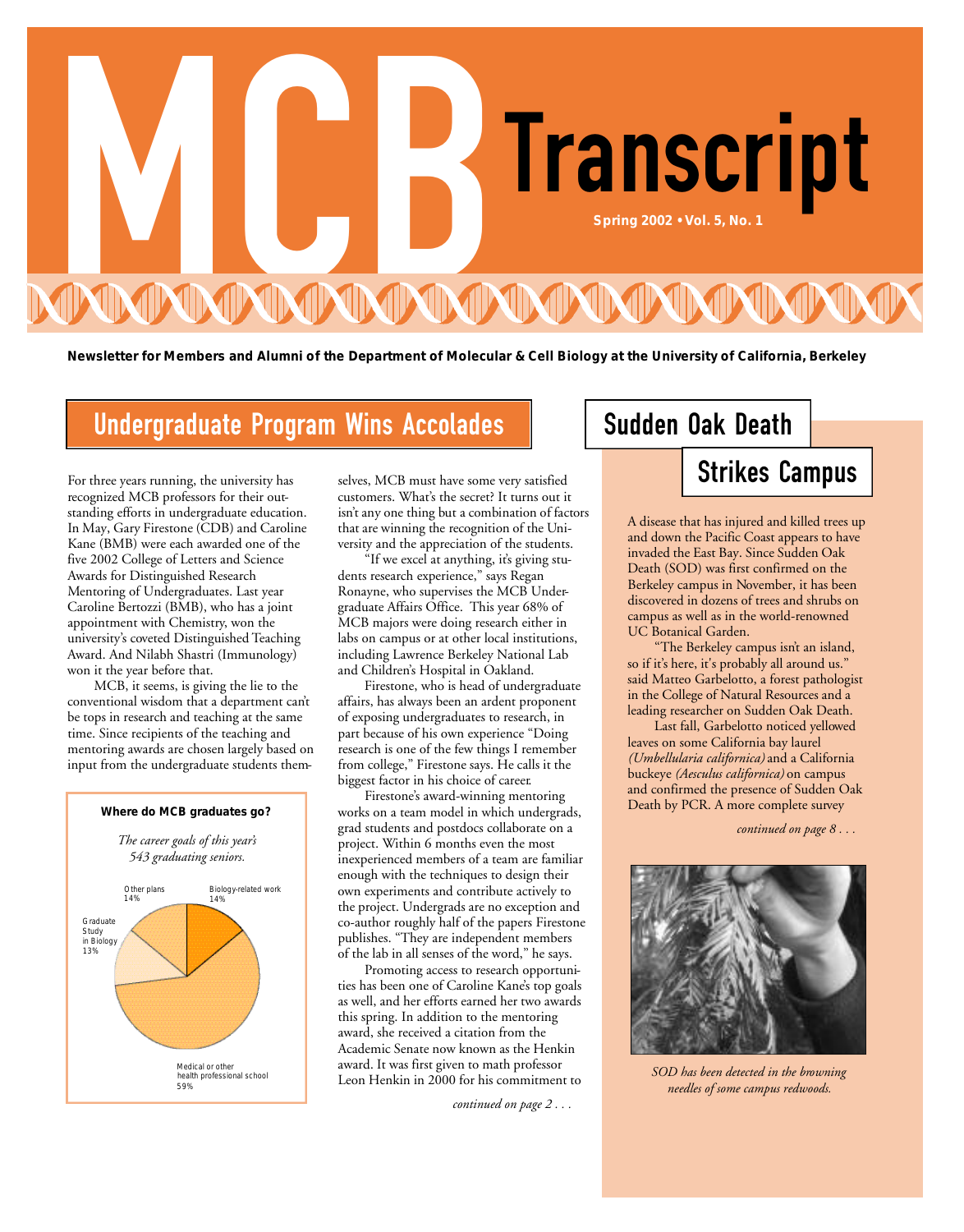#### *. . . Continued from page 1*

students from groups underrepresented in math and science.

Many groups count as underrepresented in science, Kane says—students of color, Latino students, women, low-income students—and the projects she has taken on have sought ways to give a leg up to those with fewer role models and personal connections in the world of science.

In 1991, with a grant from the Howard Hughes Medical Institute, Kane, Corey Goodman and John Matsui set up the Biology Fellows Program, which awards competitive stipends to undergraduates, especially to students whose financial need would make such work difficult without pay. Since then she has taken on a number of other programs with related objectives. The Biology Scholars Program, begun in 1992 and directed by Matsui, provides academic support and guidance for students from underrepresented groups entering science. The Berkeley Transfer Consortium works with three community colleges to maximize students' chances of being accepted as transfers to UC. There are several others as well. Kane says she has only recently begun to say no to new projects for lack of time.

MCB also has a respectable number of Distinguished Teaching Award recipients. Shastri, who received one in 2000, is in some ways a traditionalist. He says he doesn't go in for whiteboards or PowerPoint, but keeps a small red pail of colored chalk in his office that he takes to every lecture. "Chalk is my tool," he says. Teaching runs in the family. His mother taught Hindi and his father Sanskrit in India, and although the subject matter is different, all teaching is the same, Shastri says. "The goal is to make students

feel like they want to know, rather than just to give them a description."

One trick to doing this is to relate the material to daily life. Shastri once saw a bone marrow donor drive in Sproul plaza, so he worked a discussion of tissue compatibility into the class that day. He showed them why, for example, people of minority groups have a very limited pool of donors to draw on. "Then they could walk by the bone marrow donor drive themselves and think about it," he says.

Firestone, who was a 1995 DTA winner, says he structures his lectures with the principle aim of making science exciting. He avoids encyclopedic detail in hopes of instilling students with the desire to learn more. Often they get the chance right in class. "Students are a vital part of the classroom. I'd rather lecture a little less and let them ask questions," he says. Jasper Rine (1997) and Caroline Bertozzi (2001) have also won the teaching award.

Award or no, professors agree that good teaching would be impossible without the graduate students. As teaching assistants, they handle lab classes and discussion sections, and are generally in much more intimate settings with the students. Most were recently undergraduates, giving them insight into the challenges of learning biology that their charges face. "Most of the TAs really care and put a lot of effort into it," says Robert Beatty (Immunology). In fact, several of his TAs have told Beatty they chose Berkeley specifically because they wanted teaching exposure. MCB programs at many other universities do not offer grad students the chance to teach.

Despite all the great classes, no undergraduate would have an easy time navigating through Berkeley if it weren't for the Undergraduate Affairs Office. Students can be seen lining up outside the door of 2083 VLSB all semester long, particularly around registration time. All 1300 MCB majors are required to



*Robert Beatty delivers his MCB 150 lecture on vaccines, one of his favorite subjects.*



*Distinguished Teaching Award winner Carolyn Bertozzi discusses biochemistry with a student.*

stop in for advising before they register, but any student with an interest in MCB is welcome. Ronayne and her staff of three counselors answer every question from "What can I do with this major?" to "How can I work in study abroad?"

The UAO is also a place for students to turn when things go wrong—a crisis in the family that takes them away from their studies, for example. "We get involved in some pretty heavy stuff," says Ronayne. "They come to us with personal issues because they know we take an interest in them."

To some extent, the quality of MCB's undergraduate program comes down to the undergrads themselves. Every year at Cal Day, the university holds a campus-wide open house designed to attract the best and the brightest from California's high schools to Berkeley. Cal Day falls on the third Saturday in April, right between the time acceptance letters go out and the day prospective students must decide where to go.

David Presti (Neurobiology) and Beatty coordinated the MCB open house this year. They ran tours and laboratory demonstration all day. Around 300 visitors came to the MCB information session, and many more than that wandered through the lab classrooms in VLSB to see DNA in a tube or to try their hand at streaking out bacteria.

Part of the purpose, says Beatty, is to let them know that to be serious about the MCB major, they have to start taking prerequisites like calculus and chemistry in their first year. But it's also to help the students decide whether MCB is the right place for them. Both of the current undergrads who spoke to prospectives at Cal Day this year were students whose introduction to the department at Cal Day years ago clinched their choice of major, Beatty says.

Whatever draws students to the department, whether it's a great lab experience or a Shastri chalk talk, MCB remains one of the largest majors on campus. No one should be surprised if the awards keep rolling in.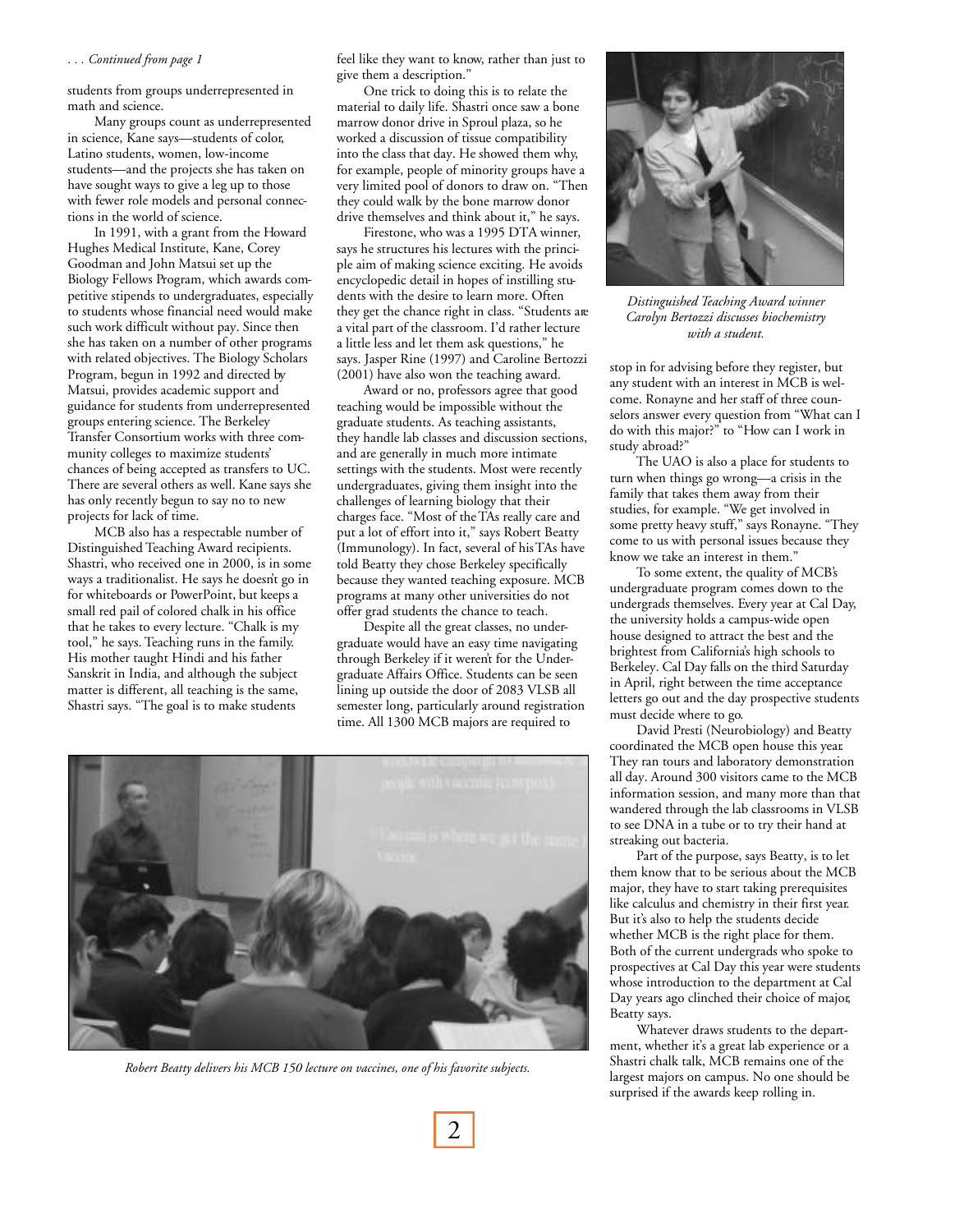## **Students**

## Communicate Science

**Berkeley Groks**

You may have heard National Public Radio's *Science Friday,* but have you checked out Berkeley Groks? Every Wednesday at noon, UC Berkeley's beloved KALX takes a break from its eclectic musical fare to bring you this unusual look at the world of science. Your hosts are Charles Lee, an MCB graduate student in Jeffery Winer's lab, and Frank Ling, a graduate student in chemistry, who talk about science a little like Tom and Ray Magliozzi (the Tappet Brothers) talk about cars on another NPR show, *Car Talk.*



*Charles and Frank: the Tappet Brothers of Science.*

**Frank:** Did you know you could hook up a bottle of nail polish remover to your stereo and get cold fusion?

**Charles:** Uh, no.

**Frank:** Well it turns out you can, according to *Science* magazine.

Frank then launches into a description of the controversial paper published in *Science* in March that claimed to have produced a fusion reaction by sonicating acetone (*Science* **295**, 1868-1873)

**Charles:** How big is your brain?

**Frank:** I don't know, I haven't measured it. Not that big I guess.

**Charles:** Well you might be interested to know that…

Charles then describes a paper in *Nature Neuroscience* questioning the evolutionary link between brain size and intelligence (*Nat Neurosci* **5**, 272-276).

After they bat a few recent scientific findings around, they interview a guest expert on some science topic such as artificial intelligence and then answer the Question of the Week, which is usually something like "how do airplanes fly?" There are no big prizes, but you can e-mail your answer to them from the Groks web site: http://www.ocf.berkeley.edu/~clgroks/

*Everyone needs their science news. For an alternative to the* New York Times Science Times, *try one of these offerings by graduate students in the department.*

> What is a Grok? It's not really a thing, but a verb taken from Robert Heinlein's 1961 novel "Stranger in a Strange Land". To grok is to comprehend something deeply and thoroughly. Still, the temptation is to think of Charles and Frank as Groks themselves. Make up your own mind next Wednesday at noon. In the Bay Area you can get KALX at 90.7 FM, and elsewhere point your browser to http://kalx.berkeley.edu/ for streaming audio.



#### **Berkeley Science Review**

The Berkeley Science Review started as an e-mail flurry 3 years ago. A group of graduate students in different science departments felt frustrated that there was no good way to keep up with all the first-rate science going on outside their own labs. Of course there are seminars all the time, but as Jessica Palmer, a 4th year student in Corey Goodman's lab and one of the original e-mailers, points out, seminars and papers are so rich in jargon that no one outside the field can be expected to figure out what is going on.

"Jargon may be essential to the work but it makes it hard for other people, even in the lab next door, to understand what you are doing," Palmer says.

It took nearly a year to assemble, but in spring 2001 the first issue of the BSR emerged. Its aim was to bring jargon-free science to the educated reader. It included a series of shorts on current campus research as well as features on the Berkeley Radiation Lab in wartime and the use of science in art.

Editor-in-Chief Eran Karmon, a grad student in biophysics, says the magazine was originally intended to be something like the UCLA Graduate Science Journal, a studentrun journal of campus research. But the group soon realized that what they were really after was something anyone with an interest in science could read.

They soon discovered that starting a magazine from scratch is not easy. Among the many challenges were getting money, finding a printer, designing a layout, and coordinating the dozens of decisions that need to be made, from the type of paper to the resolution of the images. "We pretty much had no idea what was involved," Palmer says.

Perhaps the hardest thing was getting people to write, and getting them to write accessibly. Palmer and the other editors soon found that grad students who might be phenomenal researchers have had little experience writing for a general audience. To remedy that, the BSR has sponsored writing tutorials and organized frequent talks by local science writers. Guest speakers have included David Perlman, who has covered science for the *San Francisco Chronicle* for many years,

and Evelyn Strauss, a correspondent for *Science* magazine based in Santa Cruz.

These efforts have paid off. The second issue of the BSR (pictured) hit coffee rooms, library tables and student mailboxes all over campus in February. It has the look and feel of a real science magazine, complete with shorts, features, back page quotes, and, this time only, a photo of a naked physicist at the South Pole (with the pole marker strategically placed).

It even has full-color display advertising, a key ingredient in any unsubsidized publication that hopes to survive. At this point, all signs are that there will be a third issue. "We have it down to a system," says Palmer, "I think it can keep going."

http://sciencereview.berkeley.edu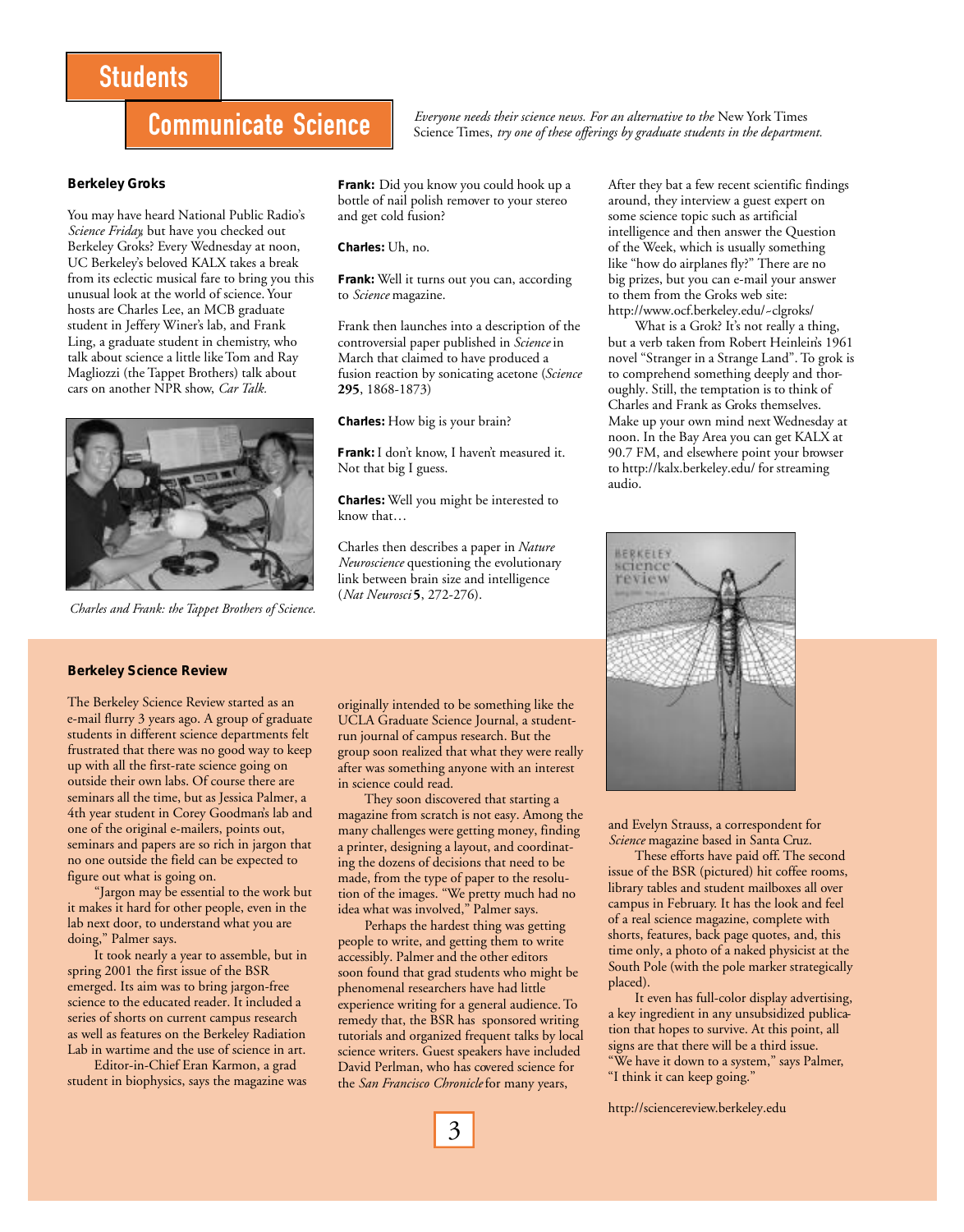## FACULTY NEWS

**Sharon Amacher** (G&D) was named a Pew Scholar for 2002. The Pew Scholars Program in Biomedical Sciences is run by the Center for the Health Professions of UCSF.



▲ **Carolyn Bertozzi** (BMB) will receive the Irving Sigal Young Investigator Award of the Protein Society at the society's August meeting in San Diego. She was also elected a Fellow of the AAAS (2001).



▲ **David Bilder**(CDB) received a career development award from the Searle Scholars Program, which recognizes exceptional young faculty in the biomedical sciences.

**Carlos Bustamante** (BMB) was elected to the National Academy of Sciences. He also received the 2002 Biological Physics Prize of the American Physical Society.



▲ **Jamie Cate** (BMB) and six co-authors received the Newcomb Cleveland Prize, awarded annually by the American Association for the Advancement of Science to the authors of an outstanding paper published in *Science*. The paper (Yusupov**,** M. M. *et al. Science* **292**, 883-896) described the structure of the ribosome to a resolution of 5.5 Ångstroms. Cate did the work while he was a postdoc in Harry Noller's Lab at UC Santa Cruz.

**Jennifer Doudna** (BMB), who moves to Berkeley in the Fall, was elected to the National Academy of Sciences. She was also promoted to Investigator in the Howard Hughes Medical Institute (HHMI) and elected to the Pomona College Board of Trustees.

**Michael Eisen** (G&D) was named a 2001 Pew Scholar in the Biomedical Sciences. He was also awarded the 2002 Benjamin Franklin Award for the promotion of freedom and openness in bioinformatics.



▲ **Gary Firestone** (CDB) was appointed Chair of the Beckman Foundation Scholars Program Executive Committee to start this July. He was also one of five Letters and Science professors to receive the 2002 Award for Distinguished Research Mentoring of Undergraduates (see cover story).

#### **Walter J. Freeman**

(Neurobiology) received the Premió Calabria, a prestigious prize given for achievements in Literature, Journalism or Science by the Università "Mediterranea" di Reggio Calabria, Italy. The ceremony was held in Reggio across the Strait from Messina on January 11. The university cited Freeman's studies in nonlinear brain dynamics, particularly as exemplified in the Italian translation of his book, "How Brains Make Up Their Minds".



▲ **Donald Glaser** (Neurobiology) received an honorary Doctor of Science degree from the University of Michigan at its April commencement.

Glaser taught physics at Michigan from 1949 to 1959, during which time he developed the bubble chamber, a particle detector for which he earned the Nobel Prize in Physics in 1960. He also gave the Grass Award Lecture on 29 April at the Krasnow Institute for Advanced Study of the George Mason University in Fairfax, Virginia.



▲ **Caroline Kane** (BMB) was one of five Letters and Science professors to receive the 2002 Award for Distinguished Research Mentoring of Undergraduates (see cover story).

Professor of Psychology **Robert T. Knight** has replaced **Corey Goodman** (Neurobiology) as director of the Helen Wills Neuroscience Institute (see cover story, Fall 2001 issue). Goodman began a leave of absence on September 1 to serve as CEO and President of Renovis, Inc., a neuroscience biotech company he helped found.

**Michael Marletta** (BMB) was elected a Fellow of the American Association for the Advancement of Science (AAAS) for his seminal work on nitric oxide signaling.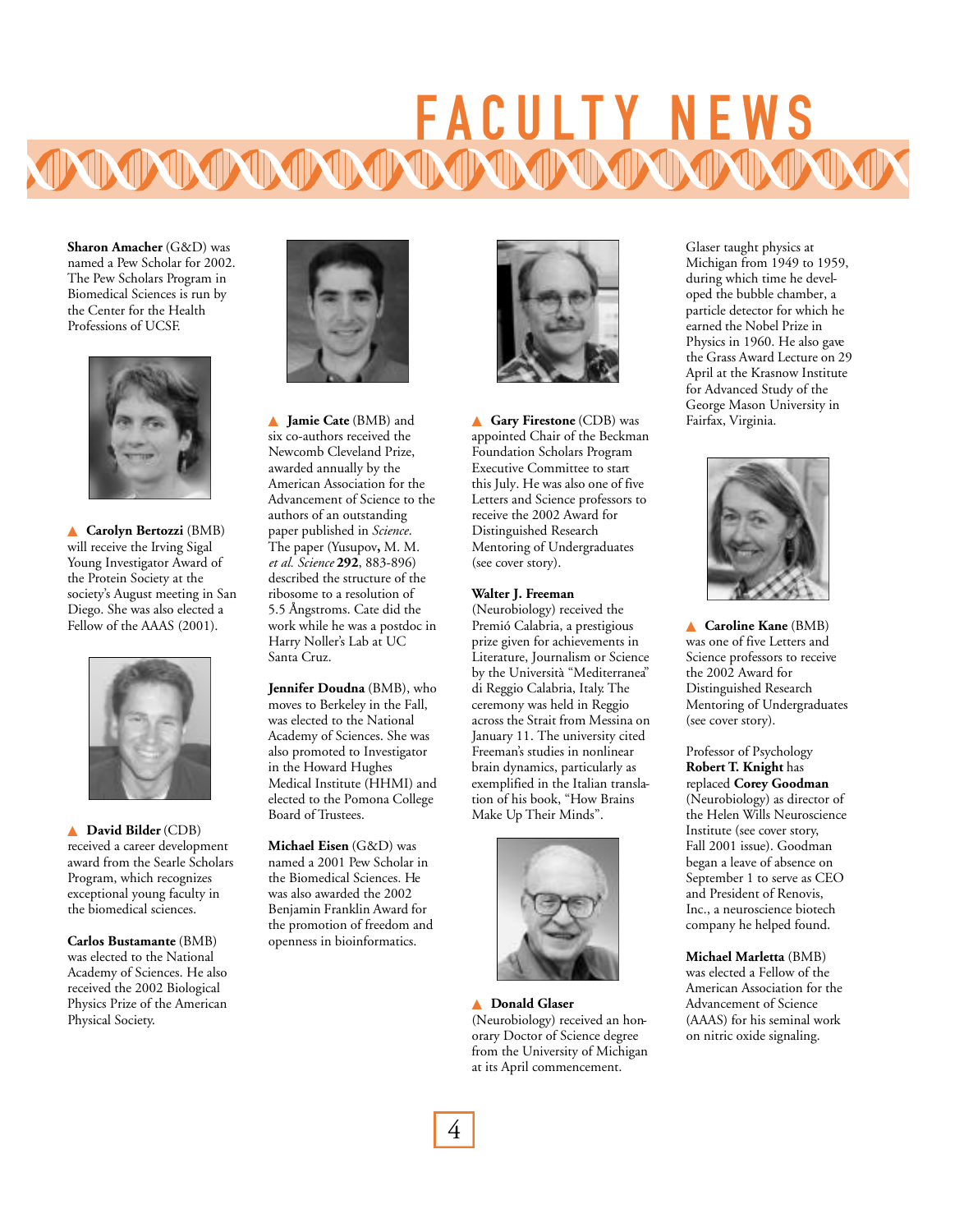

**Eva Nogales** (BMB) was elected to the council of the Biophysical Society. One of seven distinguished biophysicists elected, she will serve from 2002 to 2004.



#### ▲ **Geoffrey Owen**

(Neurobiology) has been appointed Dean of Biological Sciences in the College of Letters and Sciences effective July 1, 2002. At press time, Owen's successor as Chair of MCB had not been chosen.

#### **Edward Penhoet**(BMB)

was elected to the Institute of Medicine of the National Academy of Sciences.



▲ **David Raulet** (Immunology) received the Cancer Research Institute's 2002 William B. Coley Award for Distinguished Research in Basic and Tumor Immunology. The award ceremony was held in New York City on May 15. More information at www.cancerresearch.org. He also received the CaP CURE award from the Association for the Cure of Cancer of the Prostate.

The American Society for Biochemistry and Molecular Biology has established the annual **Howard K. Schachman** Public Service Award. The first award was presented on April 22 to the Honorable John Edward Porter at the Annual Meeting of the Society in New Orleans. The former Congressman from Illinois was largely responsible for recent increases in financial support for the National Institutes of Health. Schachman has long been active in science policy matters, particularly with regard to rules on scientific misconduct.



▲ **Paola Timiras** (CDB) is the 2002 winner of the Academic Service-Learning Award for her campus-wide leadership in the advancement of service-learning at Berkeley.



▲ **Robert Tjian** (BMB) gave the 89th Faculty Research Lecture on April 3 in Wheeler Auditorium. Each year the Academic Senate selects two faculty members (only one prior to 1972) on the basis of distinguished scholarship in their field. Tjian's talk was entitled "Regulating Genes and Disease."

## Stanley Hall Replacement

## Project Moves Ahead

Two recent victories—one with the Berkeley City Council and the other at the Board of Regents have allowed the university to move ahead with plans for the new biosciences and bioengineering building at the site of Stanley Hall (see cover story, Fall 2001 issue).

In February, the university avoided a threatened lawsuit when it hammered out an agreement with the Berkeley City Council. The city had raised questions about the environmental impact report for the the larger construction program, known as the Northeast Quadrant Science and Safety Projects, of which replacing the 47-year-old Stanley is part. Among the city's concerns were noise and the project's effect on traffic and parking near the intersection of Hearst Avenue and Gayley Road.

On March 14, the UC Regents approved a capital budget of \$143 million to build the replacement facility. The money will come from a mix of private gifts and state funding, including some funds from Governor Davis's California Institutes for Science and Innovation.

Before demolition begins, the labs in Stanley Hall will be decanted (to use the administrative jargon) into several other buildings. The labs of Caroline Kane, Hiroshi Nikaido, Daniel Koshland, Jasper Rine, Qiang Zhou, Stuart Linn and Randy Schekman, and the peptide sequencing and synthesis facility of David King will move to Barker Hall as labs become available following completion of the seismic retrofit sometime this summer. Peter Deusberg's lab will move to Donner Hall. The other Stanley labs—Jack Kirsch, Howard Schachman, Susan Marqusee, Tom Alber, James Berger, Tracy Handel and Carlos Bustamante—will move to renovated space in Hildebrand Hall.

Stanley is scheduled to be empty by December, after which a several-month decomissioning process will begin before it is demolished in Spring 2003. The other northeast campus projects include replacing the old portion of Davis Hall, strengthening and refurbishing Cory Hall, the Naval Architecture Building and new Davis Hall, as well as adding parking spaces to the Lower Hearst parking structure.

[adapted from the *Berkeleyan*]

5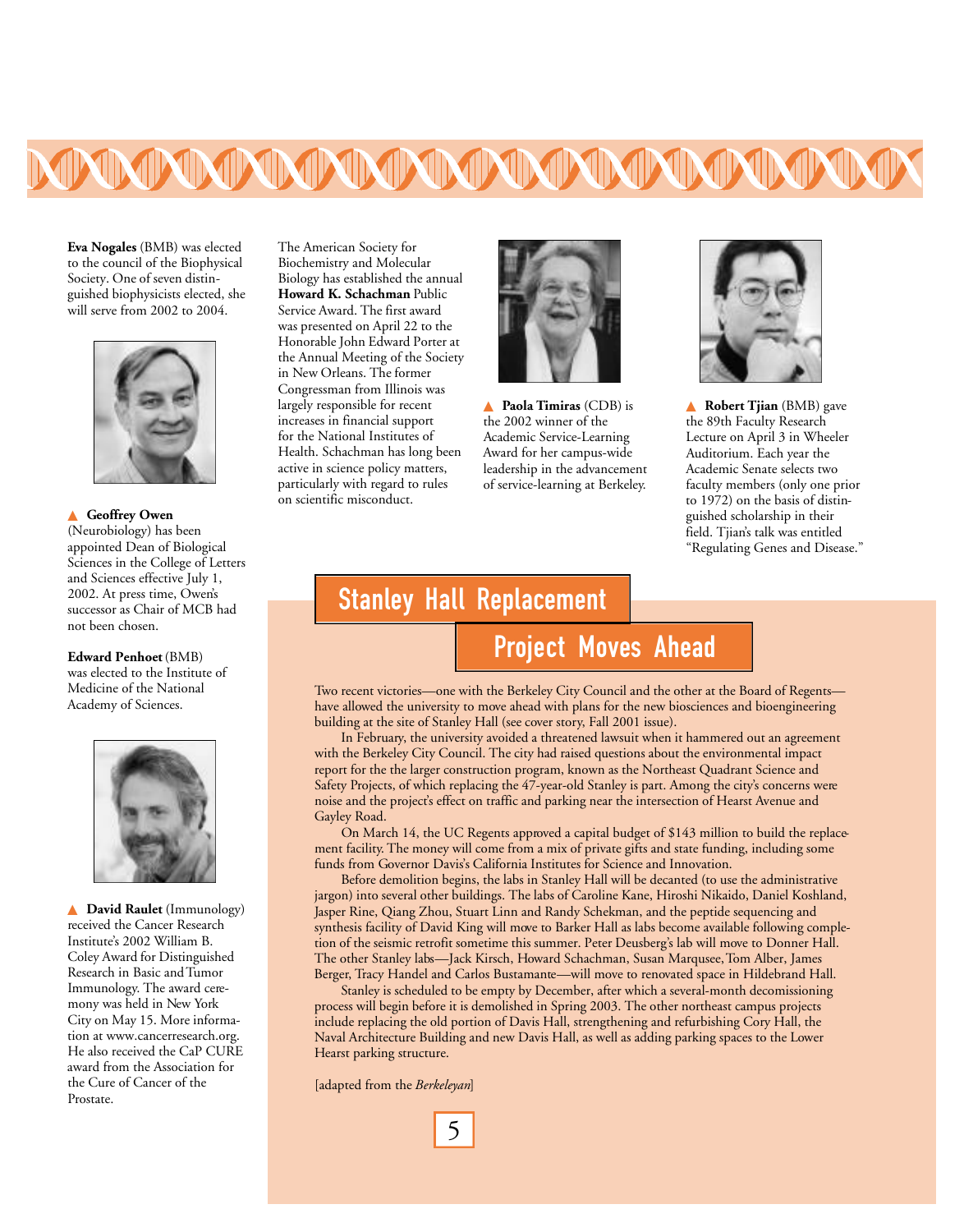# S TUD E N T AWARDS

■ Åsa Engqvist-Goldstein (Drubin Lab) was one of seventeen graduate students from North America and Europe to receive the 2002 Harold M. Weintraub Graduate Student Award, sponsored by the Basic Sciences Division of the Fred Hutchinson Cancer Research Center in Seattle. The recipients, all advanced students at or near the completion of their studies in the biological sciences, participated in a scientific symposium on May 3d and 4th at the Hutch's South Lake Union campus in Seattle.

#### **Five current MCB students have received graduate fellowships from the National Science Foundation.**

### *Entering class of 2000:*

- Erin Goley (Welch Lab)
- John Merlie
- (Hoffmeister Lab) ■ Pamela Vanderzalm (Garriga Lab)

### *Entering class of 2001:*

- Hunter Fraser (Eisen Lab)
- Catherine O'Connor (Collins Lab)

**The following graduate students who taught MCB courses were selected as this year's Outstanding Graduate Student Instructors:**

■ Susan Schwab (Ames Lab)



- ▲ Deborah Moniot (Raulet Lab)
- Farzin Yaghmaie (Endocrinology student, Diamond Lab)
- Virginia Flanagin (ESPM student, Getz Lab)
- Shyam Laxminarayan (Endocrinology student, Nandi Lab) Scott Blitch (Microbiology



▲ Patrick McDonel (Meyer Lab)



▲ Elizabeth Shank (Marqusee Lab)



▲ Mark Voorhies (Handel Lab)



▲ Stephen Moyer (Botchan Lab)



- ▲ Ariel Krakowski (Luo Lab)
- Tinya Fleming (Garriga Lab)
- Chin Yee Loh (Meyer Lab)
- Jennifer Kerns (Health and Medical Sciences)
- Robert Froemke (Dan Lab)

### GRADUATE AWARDS **International Community Community Community Community Community Community Community Community C**

- *University Medal Finalist* Geoffrey David Wool
- *MCB Departmental Citation* Gloria A. Brar
- *MCB Outstanding Scholar*-Oliver Bemborn

#### **Division of Biochemistry and Molecular Biology**

- *Division Citation* Gene F. Kwan
- *Grace Fimogniari Memorial Prize* Lawrence R. Shiow
- *Kazuo Gerald Yanaba & Ting Jung Memorial Prize* – Heather Michelle McGee
- *F. H. Carpenter Memorial Prize 2001* – Lawrence R. Shiow

#### **Division of Genetics and Development**

- *Spencer W. Brown Award* Sabrina Hom, Masoud F. Tavazoie ■ *Edward M. Blount Award* –
- Gloria A. Brar

#### **Division of Immunology**

■ *Outstanding Undergraduate* – Andrew Spencer Phelps, Marcus Abraham Zachariah

#### **Divisions of Cell & Developmental Biology and Neurobiology**

- *Chaikoff Memorial Awards –*
- Emily Jia Chen
- Jennifer Ann Chen
- Lawrence L. Choy
- Angela Lee Gee
- David Henry Gire
- Janelle S. Lamberton
- John Davis Long II
- Lisa Janelle Turner
- William W. Tseng
- Maria Vaysberg ■ Randy L. Wei

6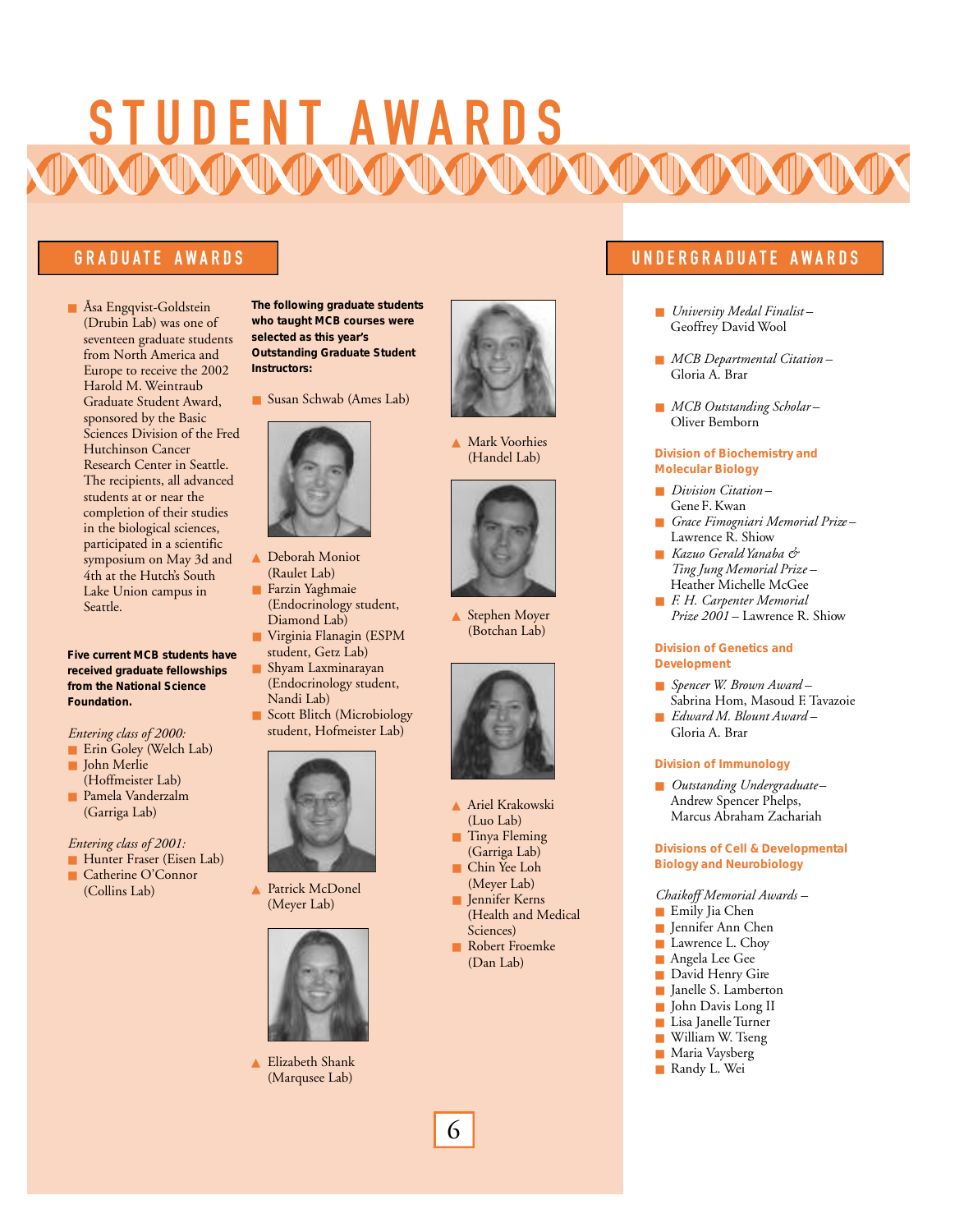# CLASS N

**Moving? Keep up with what's going on back**

**at Cal by sending us your new address. Just**

**send an e-mail to the Alumni Records office**

**(alumrecs@dev.urel.berkeley.edu) and never**

**miss an issue of the MCB Transcript.**

#### **BA 1992**

- **Teresa J. Chan** is a 4th-year resident in General Surgery at UC Davis. She received her MD in 1998 from UC Irvine.
- **Peter S. Chin** is a 3rd-year neurology resident at the University of Washington in Seattle. He graduated from Dartmouth Medical School in 1999. Prior to that he was a research associate at the Gladstone

## **CLASS NOTES WANTS TO HEAR FROM YOU**

Do you have a BA, MA, PhD in Molecular and Cell Biology from Berkeley? Have you recently changed jobs, schools, or countries? Have you had kids, climbed a mountain, cloned yourself, started a company or done anything else you'd like your classmates to hear about? Send us your class note for the next issue.

It's so easy. You can:

- clip and mail this form
- send e-mail to jonknight@nasw.org **2**
- or fill out the online form at http://mcb.berkeley.edu/alumni/ survey.html

Institute at UCSF. He says his classmate from Cal, Sumi Jayadev, is also a neurology resident at UW, although they hadn't met before. E-mail: petechin@u.washington.edu

■ **Tommy Korn** has a private practice in Ophthalmology in San Diego and is an Assistant Clinical Professor in Ophthalmology at UCSD. He graduated from medical school at the University of Texas Southwestern in 1996 and completed a residency in ophthalmology at UCSD in 2000. Last year he did a fellowship in Cornea/Refractive Surgery at UCLA. He plans to travel to Thailand on a medical mission to perform cateract surgeries and lecture. E-mail: tskorn@hotmail.com

#### **BA 1996**

■ **Alan C. Cheng** finished his PhD in Biophysics at UCSF and started a job at Pfizer in Cambridge, Mass., at the beginning of this year as a Research Scientist in Molecular Informatics. E-mail: alanccheng@yahoo.com

### **BA 1997**

■ **Kun H. Kim** is a second-year dental student at the University of Detroit Mercy School of Dentistry. She received her Master's of Public Health in 2000 from the University of Southern California. E-mail: khk910@hotmail.com

### **BA 2001**

■ **Michelle D. Payne** is a graduate student at Texas A&M University's School of Rural Public Health (the only such school in the US). This summer she is working with the US Public Health Service at the Indian Health Service in Pierre, South Dakota. E-mail: paynemichelle@hotmail.com

#### NAME DE GREE THE YEAR TEST OF THE SERIES OF THE SERIES OF THE SERIES OF THE SERIES OF THE SERIES OF THE SERIES OF THE SERIES OF THE SERIES OF THE SERIES OF THE SERIES OF THE SERIES OF THE SERIES OF THE SERIES OF THE SERIES OF T E-MAIL (OPTIONAL) May we print your e-mail address? O Yes O No *Clip and mail to:* **Class Notes, MCB Newsletter** Department of Molecular and Cell Biology 597 Life Sciences Addition University of California Berkeley, CA 94720-3200

Tell us what you have been up to:

Comments or complaints about the newsletter (we won't print these):

*Note: for address changes, e-mail* alumrecs@dev.urel.berkeley.edu, or mail:

**Alumni Records** University Relations 2440 Bancroft Avenue University of California Berkeley, CA 94720-4200